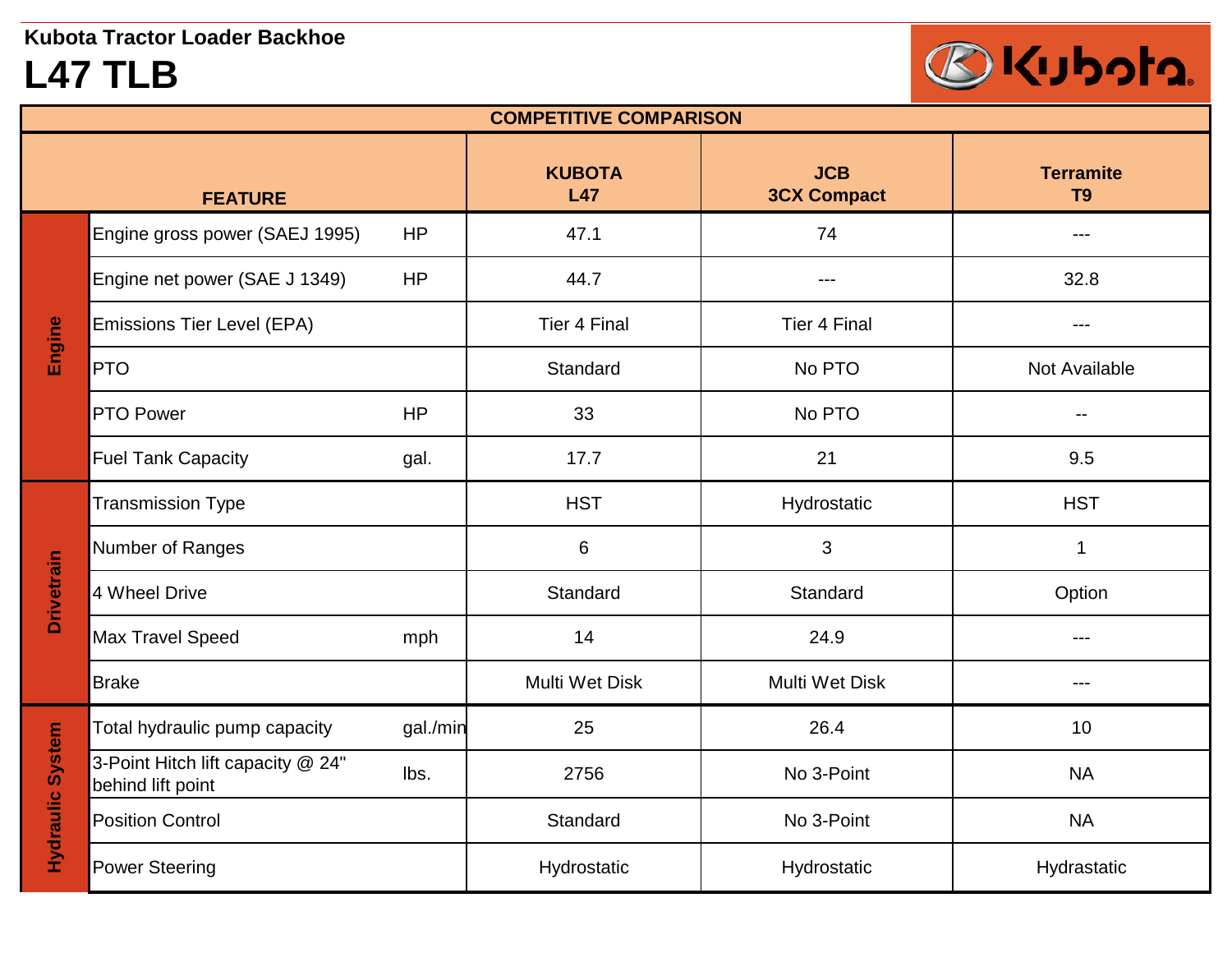## **L47 TLB**



| <b>COMPETITIVE COMPARISON</b> |                                             |          |                      |                                  |                                    |  |
|-------------------------------|---------------------------------------------|----------|----------------------|----------------------------------|------------------------------------|--|
|                               | <b>FEATURE</b>                              |          | <b>KUBOTA</b><br>L47 | <b>JCB</b><br><b>3CX Compact</b> | <b>Terramite</b><br>T <sub>9</sub> |  |
|                               | Loader Quick Coupler                        |          | Standard             | Standard                         | <b>NA</b>                          |  |
|                               | <b>Loader Bucket Capacity</b>               | cu. ft.  | 15.5                 | 24.8                             | 13.5                               |  |
|                               | <b>Auxiliary Hydraulic Flow</b>             | gal./min | 11.8                 | 26.4                             | Option                             |  |
|                               | <b>Breakout force</b>                       | lbs.     | 4531                 | 5,639                            | 6100                               |  |
| Loader                        | Dump Clearance Full Height                  | ft. in.  | 9'5.9''              | 10' 5"                           | $\overline{a}$                     |  |
|                               | Lift capacity @ pivot pin                   | lbs.     | 2848                 | 3,364                            | 2300                               |  |
|                               | <b>Protected Hoses</b>                      |          | Standard             | Standard                         | <b>NA</b>                          |  |
|                               | <b>Auto-Leveling System</b>                 |          | Hydraulic            | Mechanical                       | <b>NA</b>                          |  |
|                               | Standard bucket width                       | in.      | 72                   | 78                               | ---                                |  |
|                               | <b>Backhoe Mounting Method</b>              |          | <b>Quick Mount</b>   | Permanent                        | Permanent                          |  |
|                               | Maximum Digging Depth                       | in.      | 121                  | 120                              | 120                                |  |
|                               | Max. digging force using bucket cylind lbs. |          | 5825                 | 7363                             | 5200                               |  |
|                               | Max. digging force using dipperstick cylbs. |          | 3779                 | 6102                             | 3010                               |  |
| <b>Backhoe</b>                | Reach @ Swing Pivot                         | in.      | 160.9                | 13'1''                           | $\sim$                             |  |
|                               | <b>Auxiliary Hydraulic Flow</b>             | gal./min | 11.8                 | 26.4                             | <b>NA</b>                          |  |
|                               | Arch Type Boom                              |          | Standard             | No                               | Standard                           |  |
|                               | <b>Bucket QC Option</b>                     |          | Available            | Available                        | Available                          |  |
|                               | <b>Thumb Option</b>                         |          | Available            | <b>No</b>                        | <b>NA</b>                          |  |